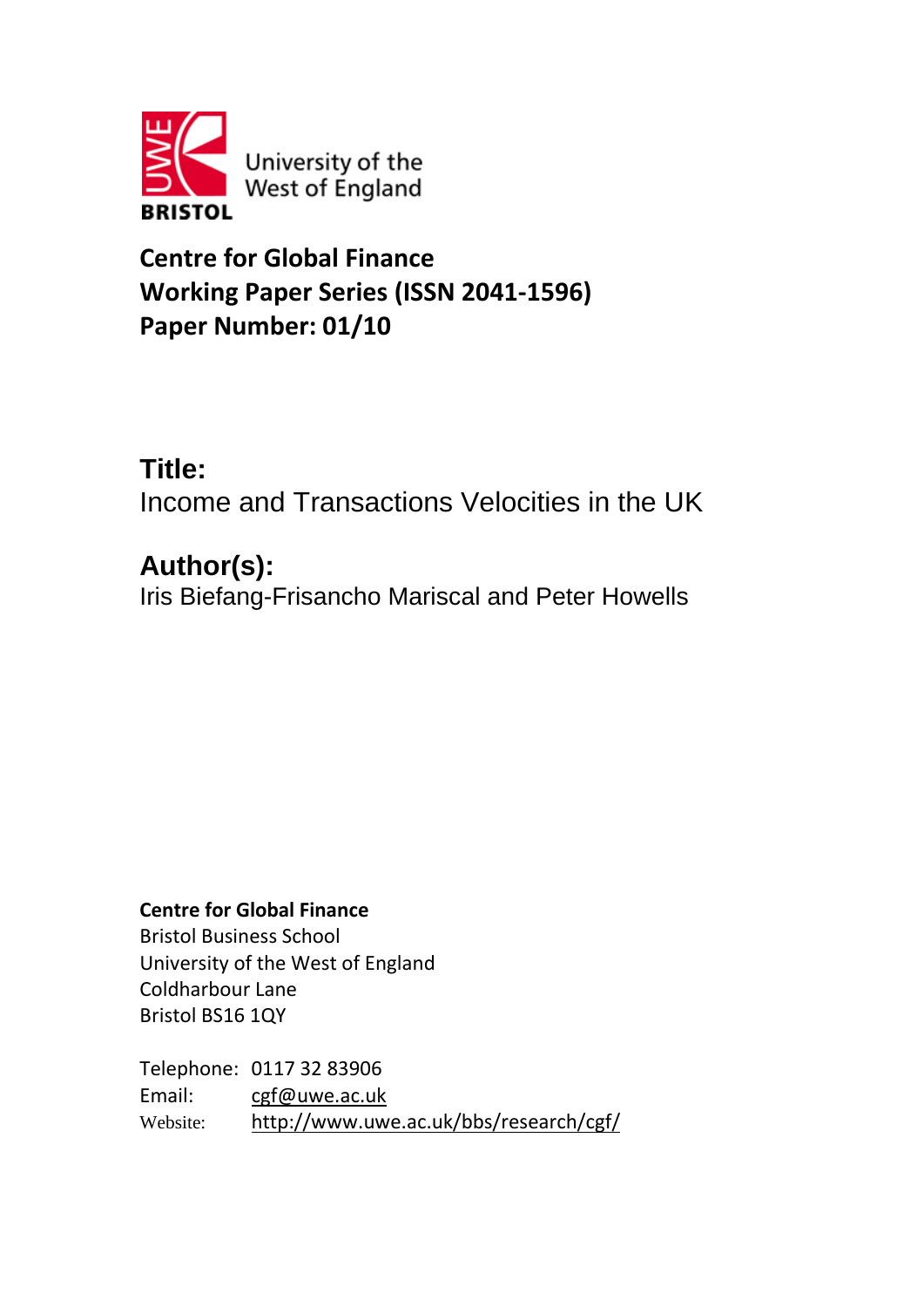# **Income and Transactions Velocities in the UK**

Iris Biefang-Frisancho Mariscal and Peter Howells *Centre for Global Finance Bristol Business School*

It is widely reported for many countries, including the UK, that *income* velocity has been highly variable around a declining trend in recent years. This paper advances the hypothesis that this is connected to the behaviour of *transactions* velocity which has been more stable. The connection lies with endogeneity of broad money.

Briefly, we argue that the demand for credit and hence the broad money stock, is influenced by *total* spending in the economy, rather than spending only on newly produced goods and services. Since total spending in the economy has generally increased relative to GDP (mainly because of asset transactions) credit and money have expanded more rapidly than GDP, with the resulting fall in income velocity.

Using quarterly data from 1975 to 2008, we estimate a vector error correction model with income velocity as the dependent variable and the ratio of total to GDP transactions as an explanatory variable. The results show substantial support for the hypothesis.

Authors:

Dr Iris Biefang-Frisancho Mariscal (iris.biefang-frisanchomariscal@uwe.ac.uk) Prof Peter Howells (peter.howells@uwe.ac.uk)

Address: Centre for Global Finance Bristol Business School, UWE Bristol Coldharbour Lane, Bristol BS16 1QY

JEL codes: E41, E51

Keywords: velocity, money, credit, error-correction, cointegration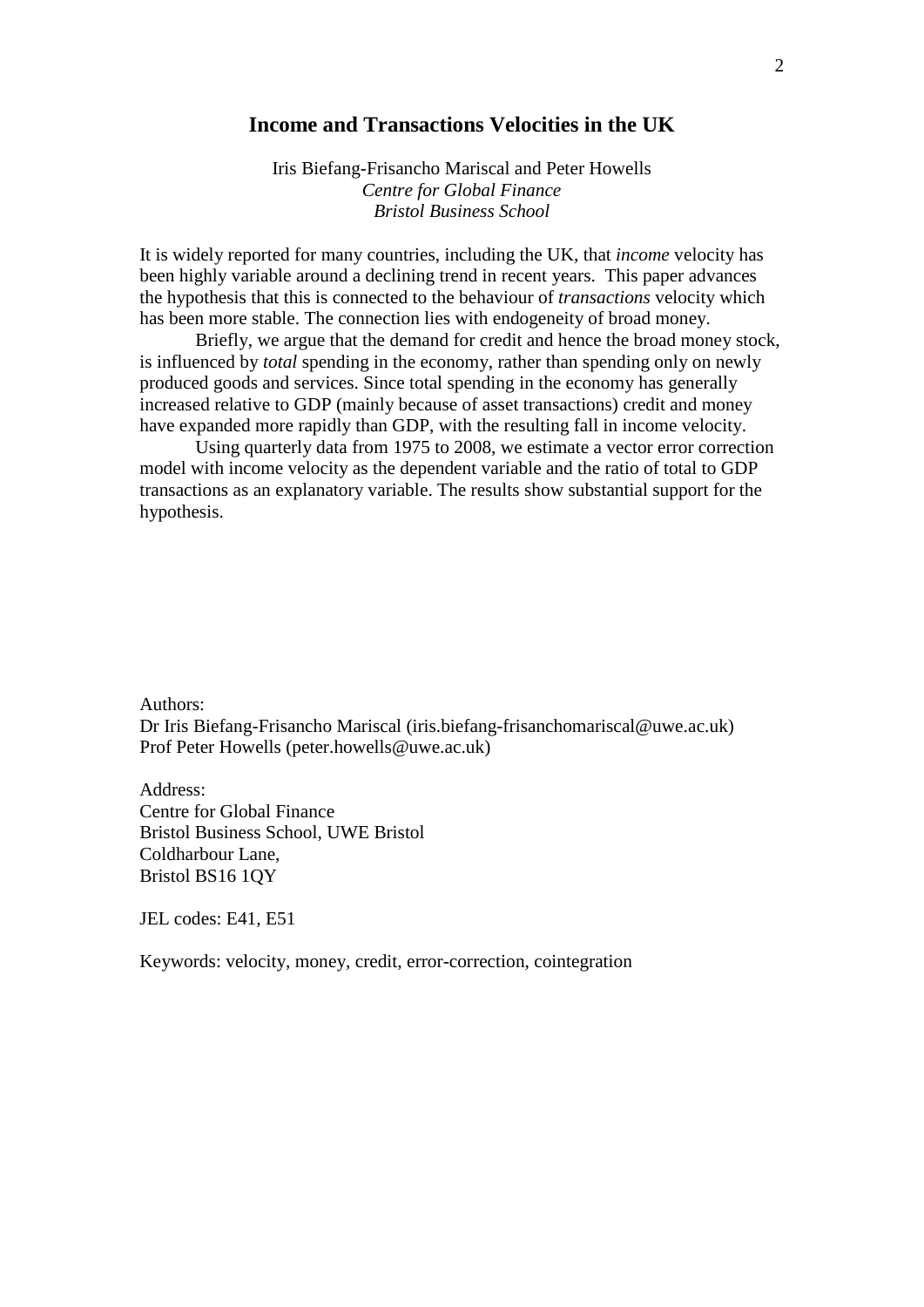#### 1. **Introduction**

It is now almost twenty years since we first drew attention to the dramatic fluctuations in the ratio of total transactions by value (*PT*) to GDP at current prices (*PY*) that have become a feature of the UK economy since the mid-1970s. In two papers (Bain and Howells, 1991; Howells and Biefang-Frisancho Mariscal, 1992) we demonstrated that:

- The *PT/PY* ratio was broadly stable at around 2.0 until 1976 whereafter it rose to more than 3.0 by 1989 and then continued to show considerable volatility around that level;
- that transactions velocity (*PT/M*) was more stable than income velocity (*PY/M*) over the period and, motivated by this observation,
- that actual and expected growth in total transactions performed quite well in equations for the growth of bank lending.

In all these cases, we measured total transactions using data from the Association for Payment Clearing Systems (APACS) and we excluded high value, same day payments passing through the 'CHAPS' system. Including these transactions increases the total and thus the *PT/PY* ratio dramatically (to 20 in 1976 and 50 in 1988) and also increases its volatility. Subsequent work showed that *PT* performed well in equations for bank lending (Howells and Hussein 1999) and the demand for money (Howells and Hussein, 1997 and 1998; Caporale and Howells, 2001).

Why do we return to this issue now? The first reason is that the equivalence of *PT* and *PY* continues to be widely asserted (e.g. Mankiw, 2006 p.82) in spite of overwhelming evidence to the contrary, at least for the UK. Secondly, Pedro Leão (2005) [*International Review of Applied* Economics] recently used these pages to focus on cyclical fluctuation in M1 (income) velocity in the USA. His explanation featured changes in the composition of aggregate demand over the cycle. (The velocity of investment and durable goods spending is higher than that for consumption and since the former increases as a fraction of GDP in the upswing, overall velocity increases). However, if the links between the demand for money and credit established in the papers referred to above still hold, then we would expect the *PT/PY* ratio to feature as an explanatory variable for income velocity since a rise in the *PT/PY* ratio would be associated with more rapid money and credit growth and thus a *fall* in income velocity. Indeed, Leão himself recognised that variations in total transactions might be relevant, though his argument was different from ours and, of course, he had no recourse to transactions data but had to use a proxy.

Hence there is a case for some further investigation of income velocity, also looking at the role played by the *PT/PY* ratio, and doing it for the UK. Investigating the UK case involves another novelty, namely that we need to look at broad money (M4) velocity, since no narrow money series is available. After twenty years there is also, of course, a case for returning to this issue in order simply to update the record. Finally, our estimations incorporate some methodological improvements.

In the rest of this paper we discuss the theoretical relationship between GDP and total transactions (section 2) and include a review of earlier work on this issue. (This will be brief since the earliest work was reviewed in our earlier papers). We then reveal the picture for the UK as derived from the APACS data (in section 3)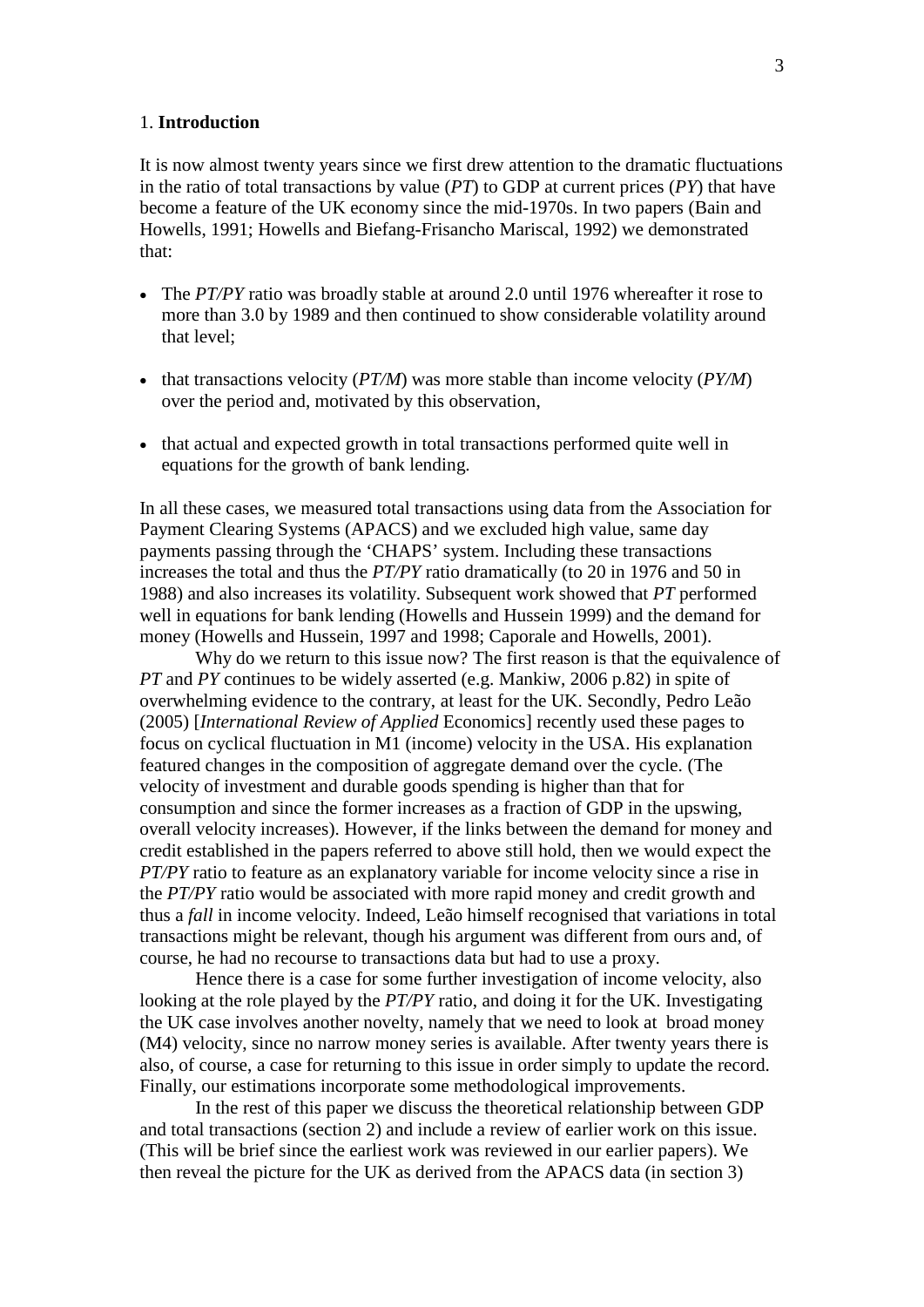while also explaining some of its limits and potential pitfalls. Section 4 deals with the other data requirements. In section 5, we estimate an error correction model for UK income velocity and section 6 concludes.

### **2. Income and transactions**

Bearing in mind that the quantity theory framework has formed the basis for much of our study of the demand for money since the various forms of the Cambridge equation, it is worth reminding ourselves that in its earliest form it had *PT* (and not *PY*) on the right hand side. The origin of the equation is a matter of some dispute. Jean Bodin (1568/1997), Locke (1692) and Hume (1753) are all plausible contenders as early exponents and even Copernicus is said to have outlined the basic ideas in 1522 (Spiegel, 1991, pp.86-8). In all of these works it is clear that what the authors envisaged as total spending was just that, total transactions, and not the subset involved in the purchase of final output. It is even more interesting to see how early economists conceived of *PT* and its relation to *PY.*

When Irving Fisher undertook his famous exposition, he divided nominal transactions into  $PT_1$  and  $PT_2$  where  $T_1$  were income transactions and  $T_2$  were financial transactions *not related to the level of income* (Fisher, 1911). Similarly, Keynes in the *Treatise on Money* (1930/1971 vol.V ) distinguished two velocities of circulation:  $V_1$ , defined as annual money income/income deposits, and  $V_2$ , the volume of business transactions/business deposits. *V1* was a form of income velocity (albeit with a rather narrow, personal sector, definition of money).  $V_2$ , however, consisted of three distinct groups of transactions:

(i) transactions arising out of the division of productive functions…

(ii) speculative transactions in capital goods or commodities;

(iii) financial transactions e.g. the redemption or renewal of treasury bills, or changes of investments. (1930/1971, vol.V p.41)

Keynes again:

[Transactions (ii) and (iii) above] need not be, and are not, governed by the volume of current output. The pace at which a circle of financiers, speculators and investors hand round to one another particular pieces of wealth, or title to such, which they are neither producing nor consuming but merely exchanging, bears no definite relation to the rate of current production. The volume of such transactions is subject to very wide and incalculable fluctuations…(1930/1971, vol.V p.42)

So Keynes and Fisher were certainly aware not only that total transactions included real assets (like houses), intermediate goods and (financial) claims on assets, but also that these might behave in a way that diverged significantly from transactions in finished goods.

We might expect spending on intermediate goods to change only slowly with trends in the degree of vertical integration in production (which is presumably the basis for the widely held view that short-run divergence between *PT* and *PY* are unlikely). But the purchase of existing dwellings, is a category that has increased substantially over the last fifty years and become extremely volatile in the last thirty, while financial transactions, whose motive we might describe (in broad terms) as speculative has also increased dramatically and become more volatile. The weakness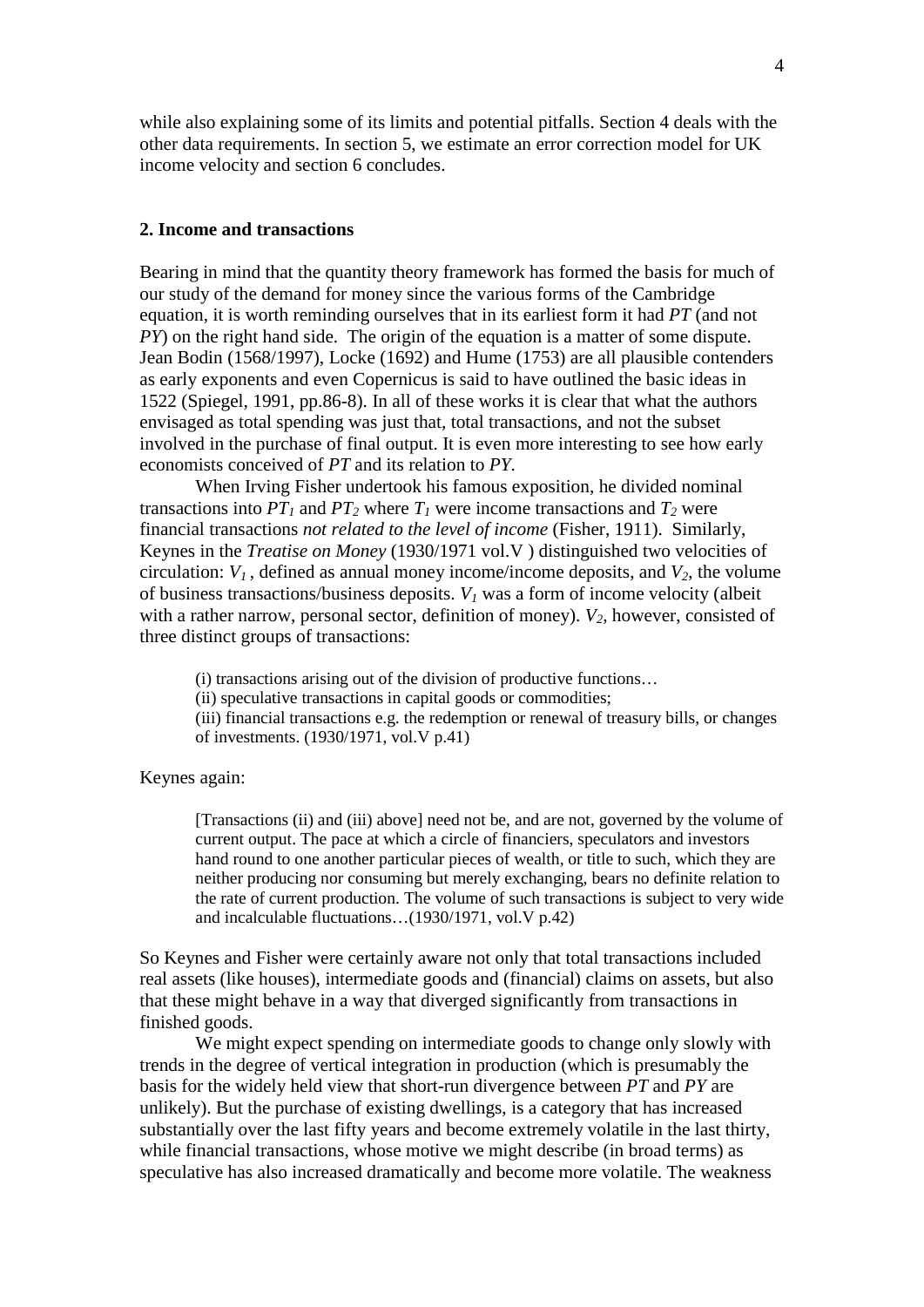of the theoretical case for focusing on *PY* rather than *PT* was shown up some years ago by the Office for National Statistics (1986 p.108) which apologised for publishing an (income) velocity series. It admitted that a transactions velocity would be preferable (without explaining why) but said a suitable measure of transactions is not available. The textbook explanations for the focus on *PY* are not compelling either. Mankiw's explanation in his widely-used textbook for the disappearance of the *PT* version has nothing to do with the theoretical superiority of *PY.* 'The problem is … that the number of transactions is difficult to measure' (1992, p.83).

What evidence do we have that *PT* and *PY* may have diverged in recent years? Indirect evidence comes from the Council for Mortgage Lenders and the London Stock Exchange whose own data on turnover confirms the increasing importance (and volatility) of housing and financial transactions and shows both growing far more rapidly than GDP in the last fifteen years. More directly relevant is the work done by Cramer on the measurement of total transactions in several countries. The results for the UK were published in 1981. This covered only a nine year period, from 1968 to 1977 (at an annual frequency) but showed *PT* rising as a multiple of *GDP* from 5.25 to 5.86. Interestingly, although Cramer used APACS data, he supplemented this by attempting an estimate for cash transactions but simultaneously excluded all transactions going through 'CHAPS/town clearing' on the grounds that these were nearly all part of the 'financial circulation'. It is not explained why they should be excluded on those grounds, but the decision has echoes of Fisher and Keynes that financial transactions are somehow a category so separate as to be economically uninteresting. Whatever the justification for this may be, it makes a dramatic difference to the size of *PT* and thus to the *PT/PY* multiple, since the value of CHAPS has often exceeded the value of all other payments by a factor of 10 (see table 1 and figures 1 and 2 below).

Why does it matter if the *PT/PY* multiple is unstable? One obvious answer is that *both* the demand for credit and the demand for money may be influenced by *total* transactions, rather than just the subset involving the purchase of final output. Households certainly borrow to finance the purchase of secondhand houses and any household or firm that is simultaneously holding financial assets while it has an outstanding debt to its bank is, in a sense, borrowing to finance the purchase of financial assets. (Imagine a deficit unit which is the position to repay some or all of an outstanding loan by the disposal of financial assets. How is this decision influenced by the expectation of future movements in asset prices?) And since loans create deposits, what does this imply for the outstanding money stock?

The recognition that the demand for credit and money may be related to total transactions has a long history. But the absence of a reliable *PT* measure, for a sufficient length of time and at sufficiently high frequency has been a major problem for empirical work. Typically, any attempt to recognise that demand might be affected by non-GDP spending has to resort to proxies. Mortgage refinancing is one example, used by Richard Anderson in his (1993) study of US money demand. Given the points we have just been making, his opening paragraph is worth quoting in full.

Money serves as a medium of exchange for transactions involving financial instruments as well as real goods and services. Unfortunately, the total volume of transactions in the economy is not observable, As a result, economic analyses of money demand typically focus on the relationship between the quantity of money demanded and the production of new goods and services, measured by either gross domestic product or personal consumption expenditures. Because aggregate volumes of financial and non-financial transactions likely move in parallel with the output of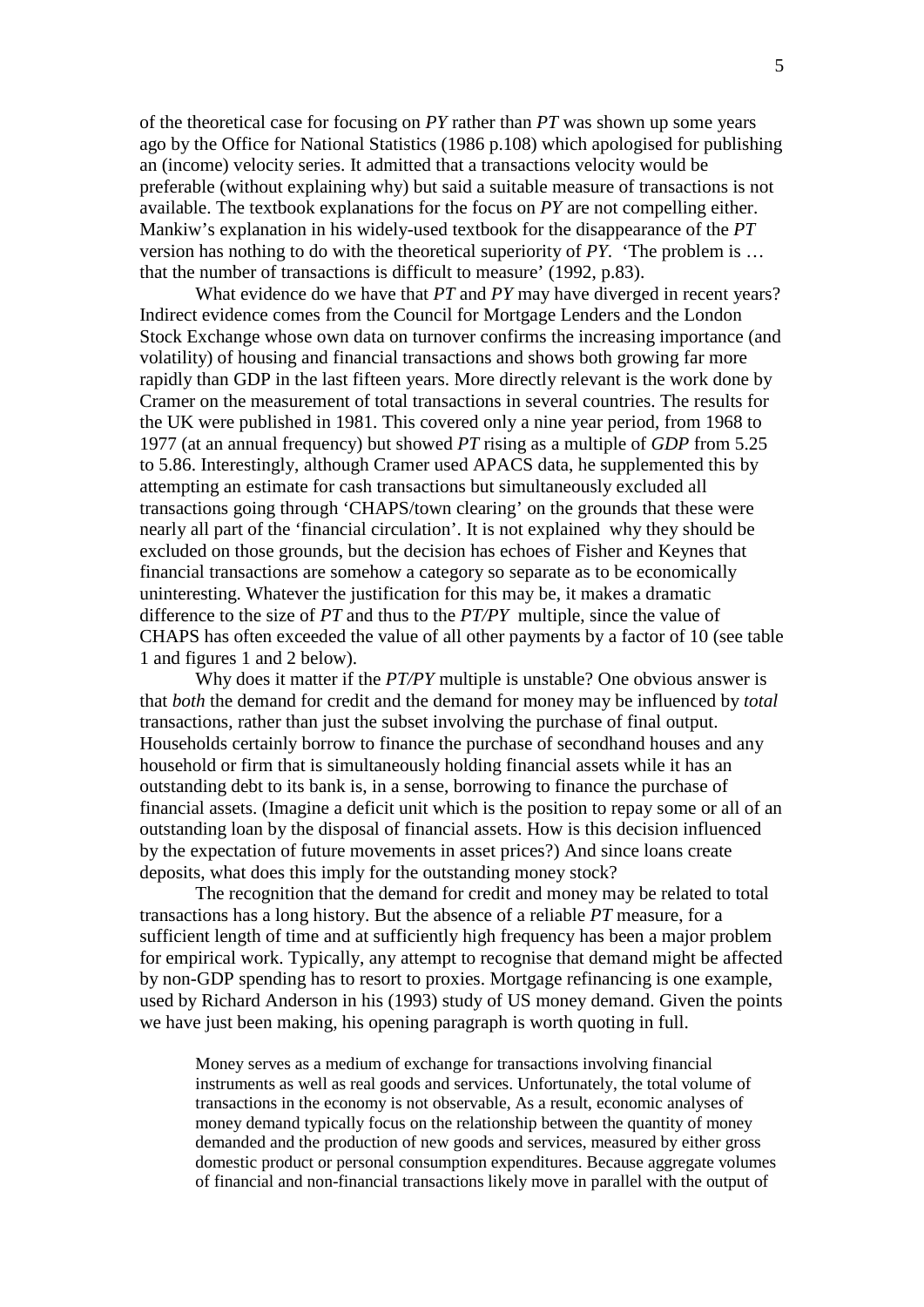new goods and services the use of output rather than the volume of transactions may cost little in terms of understanding movements in the monetary aggregates. In some periods, however, events occur which remind us that this is not always the case. This article examines the effect of one such ongoing recent event – the refinancing of residential mortgages – on money demand. (Anderson, 1993 p.49)

In 1995 Thomas Palley estimated demand functions for US M1 and M2 that were improved by adding variables which proxied for transactions in financial assets and real estate. As we commented in our opening remarks, the paper by Leão (2005) also recognised that the behaviour of total transactions might have some effect on M1 income velocity. Leão's argument was that an increase in non-GDP transactions would require an increase in the holding of transactions balances and thus a switch from (US) M3 to M1. Hence a fall in the M3/M1 ratio, proxying a rise in the *T/Y* ratio, would be associated with falling M1 velocity. His estimations appeared to confirm this and much the same findings (as regards M3/M1 and the *T/*Y ratio) had appeared earlier in Pollin and Schaberg (1998).

Lieberman (1977) compared estimations for the demand for money including GNP or a 'bank debits' variable as transactions variables. The latter variable was used to estimate the total volume of demand deposit transactions, including final, intermediate and financial transactions. Lieberman stressed that the effect of the use of the 'debits' variable in the regression results is a marked increase in the speed of the disequilibrium adjustment in relation to the use of the GNP variable (Lieberman, 1977, p. 313). In a similar vein, Goodfriend (1985) was (to our knowledge) one of the first to point out that slow adjustments in the demand for money estimations may be due to the divergence between the measured series (GDP) and the underlying, unobserved variable that really influenced the demand for money. The most direct evidence that a UK transactions series might yield useful results in estimates of the demand for money and credit come in the papers by Howells and Hussein (1997, 1999) who found that regressions using an earlier version of a *PT* series derived from APACS data gave more stable results than those based on the more familiar GDP. It is this, combined with the recognition that broad money is endogenously determined through the demand for bank loans, that leads us, in this paper, to explore the relevance of total transactions to the behaviour of (M4) income velocity.

#### **3. The UK evidence on transactions**

In the UK, the Association of Payment Clearing Systems (APACS) records a wide variety of data relating to the value and volume of payments by different media.<sup>[1](#page-5-0)</sup> Ultimately, however, all non-cash payments must take the form of transfers of bank deposits. These transfers are handled by three companies: the Cheque and Credit Clearing Company (paper-based transfers), Bankers' Automated Clearing System or BACS (electronic transfers) and CHAPS (a same-day facility for transferring large amounts – usually between financial institutions). The data is available at monthly frequencies. However, there are some shortcomings. The Cheque and Credit data does not generally record interbranch transactions (though the CHAPS series does). In this sense the data under-records the total value of transactions. Further under-recording occurs from the omission of cash payments. The effect of both is to reduce the *PT/PY* multiple. However, for our purposes what matters is not the absolute size but

<span id="page-5-0"></span><sup>&</sup>lt;sup>1</sup> The range of data can be easily seen by visiting the website: www.apacs.org.uk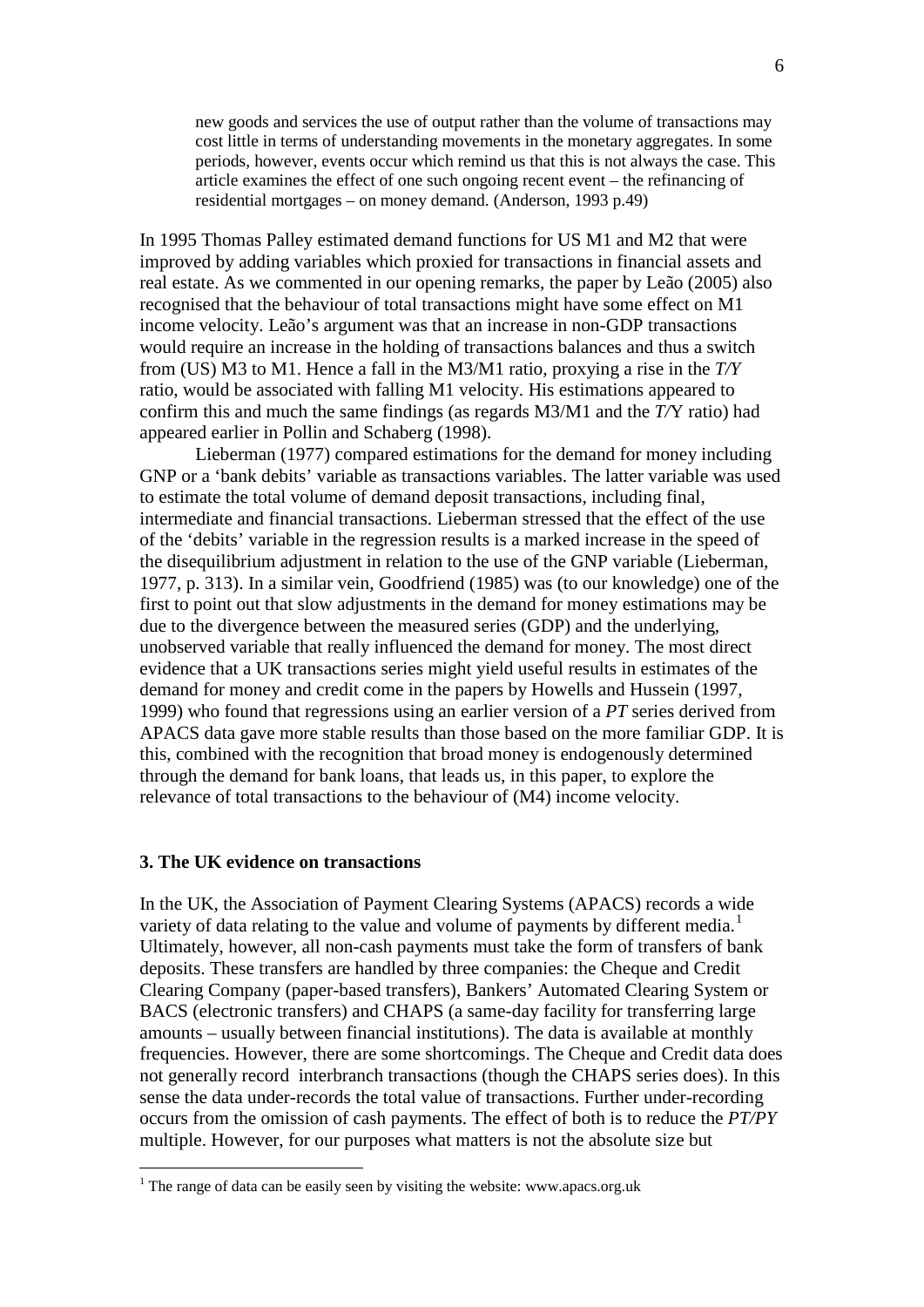movements in *PT relative to* movements in *PY* and, so long as the under-recording is consistent, this should be unaffected. The one caveat we have to express, however, concerns the use of notes and coin. APACS reports that cash remains the dominant medium for payments of less than £5 but nonetheless the total volume of cash transactions (for which they publish estimates) is falling as payments migrate to debit cards.[2](#page-6-0) This trend away from the use of notes and coin will tend to increase the *PT/PY* divergence over time, though the total value of cash payments is likely to be so small in relation to the total that it is unlikely to make much difference. Certainly, as we shall see in a moment, if we compute the *PT* series including the CHAPS payments, any trend in cash transactions will be swamped.

Table 1 shows the total of non-cash transactions in the final month of 2007 together with the percentage breakdown by type.

### **Table 1: Total payments by method, December 2007**

| Payment method    |       | Value, £mn | As $%$ of total |
|-------------------|-------|------------|-----------------|
| <b>BACS</b>       |       | 324,267    | 6.04            |
| <b>CHAPS</b>      |       | 4,949,520  | 92.17           |
| Cheque and Credit |       | 96,104     | 1.79            |
|                   | Total | 5,369,891  | 100             |
| Source:           |       |            |                 |

Figure 1 plots *PT* (excluding CHAPS) in relation to GDP at current prices for the period December 1972 to December 2008. It shows, as we said at the outset, a fairly steady or slightly downward trend (at about twice the value of GDP) until December 1978, rising thereafter to about three times the value of GDP at the end of the 1980s, since when it has fluctuated around a slightly rising trend.



Figure 2 plots *PT* against GDP at current prices but this time includes the value of CHAPS payments. As we would expect from the data in table 1, the inclusion of the latter changes the picture significantly. Firstly, the ratio starts at around 20 (compared

<span id="page-6-0"></span> $\frac{1}{2}$  APACS, *UK Payment Statistics 2007,*shows a 3.7 per cent decline in the volume of cash payments between 2006 and 2007. pp.78-9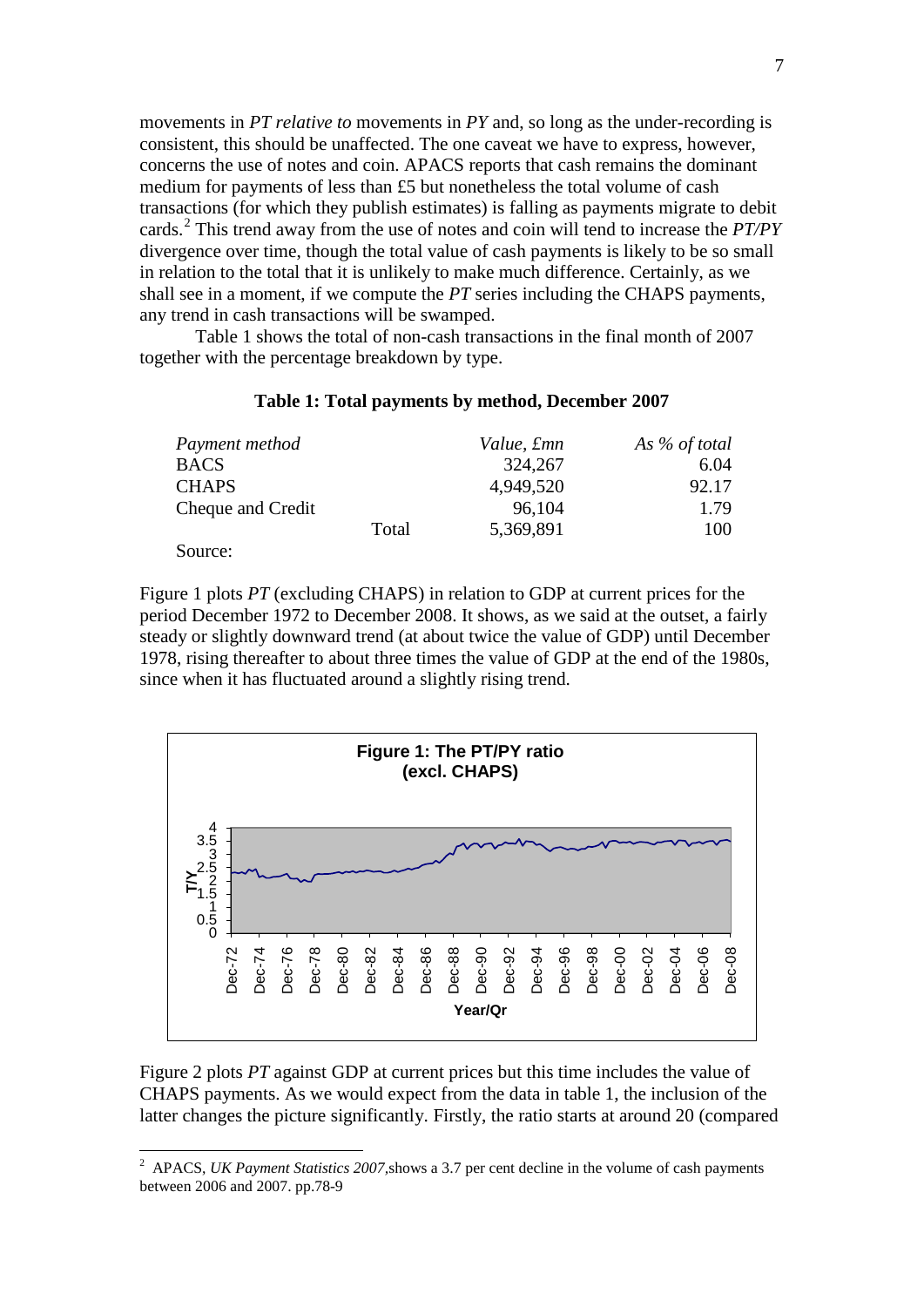with 2 in figure 1). During the 1980s it shows a much steeper rise, peaking at 50 (instead of 3) and somewhat earlier. Thereafter it falls back to 40 but then resumes a clearly upward trend with greater volatility.



#### **5. Methodology and estimation**

In this section we estimate an M4 income velocity equation for the UK, starting from the velocity function [1] specified by Leão, (2005 p. 122):

$$
VI = f(W, \pi, is, it, ie, Y, \frac{M3}{M1}, \sigma^{M1})
$$
  
(+)(+)(+)(+)(+)(+)(+)(+) (?)

where V1 is the income velocity of M1, *W* is the weight of investment and durable goods in aggregate expenditure and  $\pi$  is inflation. The various *i* terms show the return on short and long-dated bonds and on equities respectively, *Y* is real income, M3/M1 is the ratio of broad to narrow money and is Leão's proxy for non-GDP transactions and  $\sigma^{M1}$  represents the volatility of M1 growth.

Compared with [1], our modified model is:

$$
V4 = f(\pi, i^s, i^l, i^e, Y, \frac{T^{ex}}{Y}, \sigma^{M4})
$$
  
(+)(+)(+)(+)(+)(-)(?) (?)

The signs in parentheses indicate the expected signs of the estimated coefficients. V4 is real GDP relative to real broad money (M4). Inflation  $(\pi)$ , the short-term interest rate  $(i^s)$ , the long-term rate  $(i^l)$  and the return on equity  $(i^e)$  are all included, as in Leão as representing various opportunity costs of holding money. Also following Leão, real income, *Y,* is included with a positive sign on the Baumol-Tobin basis that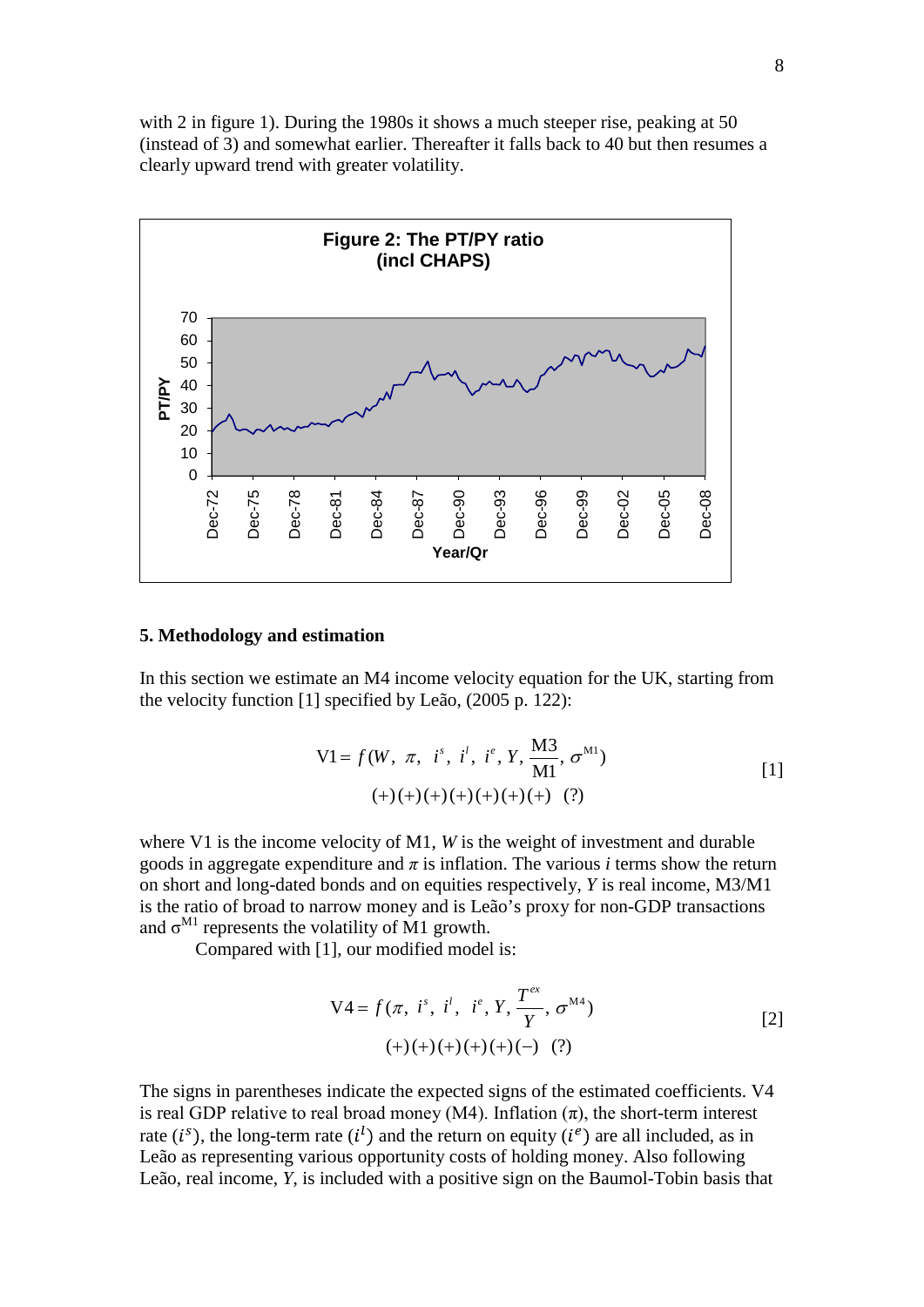an increase in income should have a less than proportional rise in money demand. Additionally, non-GDP transactions are calculated as the ratio of total (real) transactions (excluding CHAPS) to real GDP. This replaces Leão's M3/M1 proxy. Our argument is that a rise in (total) transactions relative to income should increase both the demand for credit (and hence the deposit counterparts) and the demand for money, relative to income and hence *income* velocity should fall. The final term, indicating the volatility in the rate of growth of M4 volatility is included (again as per Leão) in recognition of Benjamin Friedman's (1984) argument that the more uncertain is the path of the money supply, the larger the money balances that agents will wish to hold relative to income. In this argument, the sign should be negative but Leão left it as an open question in view of the lack of support shown in the subsequent literature. The obvious contrast between [1] and [2] is the disappearance of the *W* term, which represented Leão's central hypothesis that velocity varies cyclically because of the changing 'weight' of capital and durable goods in aggregate expenditure at different points of the cycle. Its absence in [2] has a number of explanations. Firstly, Leão's argument relies upon shifting holdings of narrow versus broad money. Essentially it is that capital expenditures are closely synchronised with M1 balances because these are augmented from savings/time deposits immediately prior to the transaction. In other words, the velocity of these expenditures is very high. But this argument clearly makes no sense where the dependant variable is broad money itself, since all balances, sight and time are contained therein. Secondly, our argument is quite different and relies upon the endogeneity of money in modern economies. Very simply, if total transactions increase more rapidly than income transactions, broad money will expand more rapidly than income and so income velocity will fall. This has no connection with the composition of aggregate demand.

One variable which is missing and which one might argue could play a role where broad money velocity is concerned is money's own rate of interest. This is because the opportunity cost of holding money which is dominated by interestearning deposits is strictly a 'spread' term capturing the difference between the return on a near substitute and the average rate on money itself. Calculating money's own rate with any precision is of course a difficult task since it requires detailed data on the composition of deposits as well as the interest rates paid on each class of deposit. Needless to say, this data is not available. In the past, we have calculated an 'own rate' by attaching a zero rate to the 'non-interest-bearing M1' components and an arbitrary, single, deposit rate to the rest of M4. But with NIBM1 data no longer available, this is not possible. And, anyway, one might argue that trying to capture the shifting balance between interest and non-interest bearing components was useful for the 1980s when the balance was shifting significantly, but is probably irrelevant now.

For a precise definition of the variables and the data sources, see the Appendix. The sample period is from 1975, first quarter until  $4<sup>th</sup>$  quarter 2008, so that there are 136 observations for estimation and inference. In empirical work, a semiloglinear form is generally an acceptable approximation to [2]. The scale variables are seasonally adjusted and in logarithmic form, and all other variables are not. All rates are annualised and in percentages. Rewriting [2] in the light of these modifications results in:

$$
(y - m4) = f(\pi, is, i1, ie, y, (tex - y), \sigmaM4)
$$
 [3]  

$$
(+) (+) (+) (+) (+) (-) ?
$$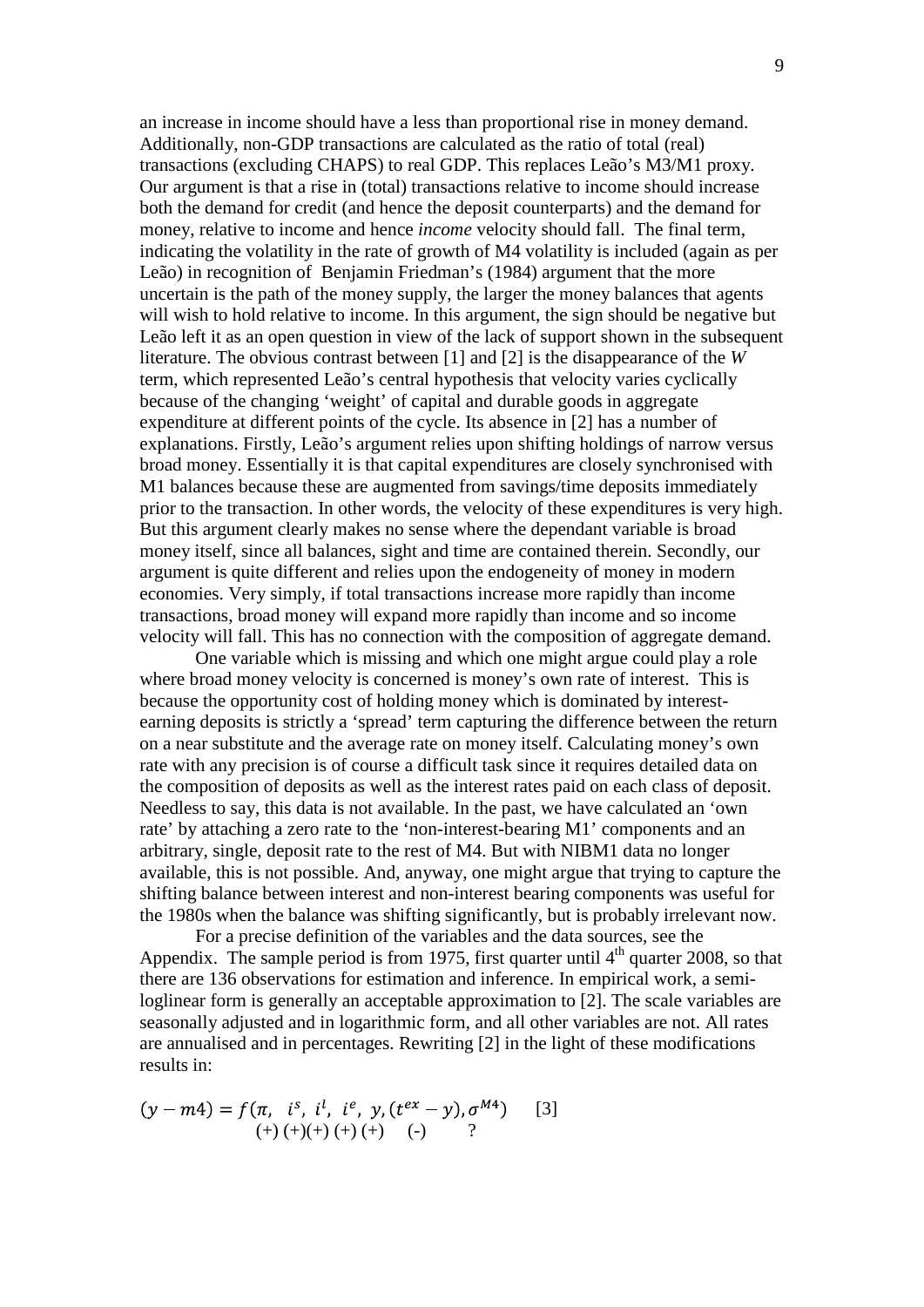Where y is real GDP, m4 are real money balances, the interest rates are defined as before,  $(t^{ex} - v)$  is the logarithm of the ratio of real transactions to real GDP and  $\sigma^{M4}$  is the 4-quarter moving average of M4 growth.

A conventional vector error correction model (VECM) is applied, since the variables in [3] may feature as part of several equilibrium relationships that simultaneously determine each of the variables. Using a single equation method to determine one cointegrating relationship when in fact there are more, it is not possible to obtain unique estimates of the cointegrating vectors since all that can be attained is a linear combination of the two or more cointegration relationships. This problem is particularly imperative here, since the set of variables in [3] contains various interest rates and we know that interest rates are pairwise cointegrated. Applying single equation cointegration for velocity as determined by [3] will result in a hybrid estimate of various cointegration relations. But, even if there were only one cointegrating vector, Monte Carlo studies show that the bias can be substantial in small samples and coefficients are estimated inefficiently (Inder, 1993).

Before estimating the VECM, unit root tests for all variables that have not been hitherto widely tested, are presented in Table 2 below. The transactions ratio has a unit root (see also graphs in the appendix), while both, the measure for volatility and equity return are stationary. Even though Leão reports non-stationarity for US equity returns, our result is in line with the majority of the finance literature which treats returns as stationary. The remaining variables are treated as non-stationary, as in the vast existing literature.

| <b>Table 2: Unit root tests</b> |          |                              |       |             |          |                                    |  |
|---------------------------------|----------|------------------------------|-------|-------------|----------|------------------------------------|--|
| Variable                        |          | lag ADF constant Probability |       |             |          | <b>ADF</b> trend lag Probability I |  |
| $(t^{ex}-y)$                    | $\theta$ | $-2.16$                      | 0.224 | $-1.22$     |          | 0.902                              |  |
| $d(t^{ex}-y)$ 2 -5.49***        |          |                              | 0.000 | $-13.25***$ | $\Omega$ | 0.000                              |  |
|                                 |          |                              |       |             |          |                                    |  |
| $\sigma^{M4}$                   |          | $12 - 3.34**$                | 0.015 | $-3.60**$   | 12       | 0.033                              |  |
|                                 |          |                              |       |             |          |                                    |  |
| je                              |          | $-11.22***$                  | 0.000 | $-11.76***$ | $\theta$ | 0.000                              |  |
|                                 |          |                              |       |             |          |                                    |  |

'\*\*' and '\*\*\*' indicates non-rejection of stationarity (at the respective level of

differencing) at the significance level of 5% or 1% or lower, respectively.

Interest rates move closely together and the correlation coefficient between the long- and short-term rates is about 0.8. Including both variables may make it difficult to distinguish the individual effect of each rate on velocity. This can be overcome by transforming the two interest rates into a 'spread', which is defined as the difference between the long- and short-term rates. The 'spread' is a stationary variable, since interest rates are cointegrated.<sup>[3](#page-9-0)</sup> Its interpretation in the velocity equation is that a rise in the term structure (an increase in the spread) reduces the demand for real money holdings and thus increases velocity (Dreger and Wolters, 2009).

In view of the results of the unit root tests and the stationarity of the 'spread', the set of non-stationary variables  $(y - m4)$ ,  $y$ ,  $(t^{ex} - y)$ ,  $\pi$  can be tested for cointegration. Table 3 shows the results of the cointegration tests:

<span id="page-9-0"></span> $3$  The trace test for the long- and short rates is 23.93 with a probability level of 0.014. The coefficient restriction ( $i_l = i_s$ ) is not rejected with  $\chi^2 = 0.522$  and a probability level of 0.47.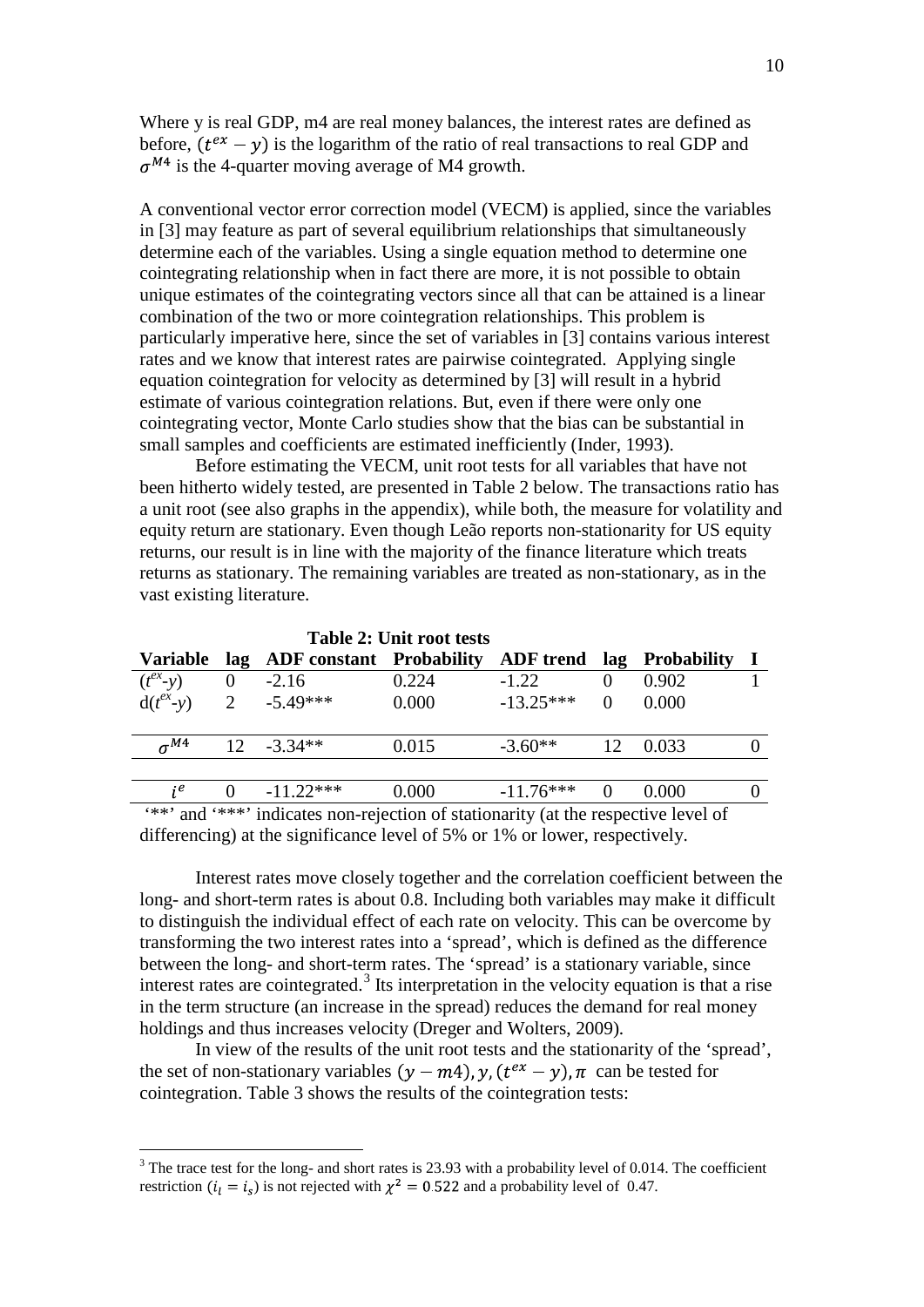| <b>Table 3: Cointegration Tests</b> |                                  |        |                               |        |
|-------------------------------------|----------------------------------|--------|-------------------------------|--------|
|                                     | <b>No of CVs</b> Trace Statistic | Prob.  | $Max. -$<br><b>Eigenvalue</b> | Prob.  |
|                                     |                                  |        | <b>Statistic</b>              |        |
|                                     | 55.84***                         | 0.0074 | 38.71***                      | 0.0013 |
| $\leq$ 1                            | 17.14                            | 0.6299 | 15.31                         | 0.2677 |
| $\leq$ 2                            | 1.83                             | 0.9969 | 1.82                          | 0.9942 |
|                                     | 0.005                            | 0.9451 | 0.005                         | 0.9451 |
|                                     |                                  |        |                               |        |

All models are estimated with unrestricted constant. A \*\*, \*\*\* indicates significance at the 5% and 1% level or below.

Both cointegration tests show that there is one cointegrating vector. Since our interest is in the relationship as shown in [3], for the estimation of the long-run velocity relationship, the stationary variables (spread, return on equity and money growth volatility) are included. Table 4 shows the long-run relationships, with varying restrictions on the coefficients (models I to III). All cointegrating relationships are normalised as to represent velocity. Firstly, we turn to the long-run relationships in the upper part of the table. This part is followed by the results of the short-run adjustment coefficients. The first cointegrating relationship (I) is just identified and shows that income velocity is correctly and significantly explained by the ratio of total transactions, the inflation rate and the return on equity. The coefficient of total transactions ratio is close to minus one. The second cointegrating vector (II) imposes over-identifying restrictions on the long-run equation, by restricting the coefficients of the insignificant variables (spread and volatility) to zero and the coefficient on the transactions ratio to -1. The four over-identifying restrictions are not rejected. For both long-run equations I and II, all adjustment coefficients (see lower section of Table 4) are insignificant, except the adjustment coefficient of the short-run equity return equation. III restricts jointly all the insignificant adjustment coefficients as well as the long-run coefficients, as in II. The restrictions are not rejected as the chisquared statistic confirms.

| Table +. Connegrating vectors and Tests for weak Exogeneity |             |            |                                           |
|-------------------------------------------------------------|-------------|------------|-------------------------------------------|
| <b>Variables</b>                                            |             | П          | Ш                                         |
| $(y-m4)$                                                    | $-1$        | $-1$       | $-1$                                      |
| $(t^{ex}-y)$                                                | $-0.816***$ | $-1$       | $-1$                                      |
|                                                             | $(-2.29)$   |            |                                           |
| y                                                           | $-0.093$    | $\theta$   | $\overline{0}$                            |
|                                                             | $(-0.46)$   |            |                                           |
| π                                                           | $0.030***$  | $0.023***$ | $0.020***$                                |
|                                                             | (2.95)      | (3.09)     | (2.45)                                    |
| spread                                                      | $-0.017$    | $\Omega$   | $\theta$                                  |
|                                                             | $(-1.20)$   |            |                                           |
| $i^e$                                                       | $0.010***$  | $0.012***$ | $0.013***$                                |
|                                                             | (9.07)      | (9.54)     | (9.49)                                    |
| $\sigma^{M\overline{4}}$                                    | $-0.066$    | 0          | $\theta$                                  |
|                                                             | $(-1.26)$   |            |                                           |
| <b>Over-identifying restrictions</b>                        | None        |            | $\chi^2(4) = 3.07 \quad \chi^2(9) = 6.69$ |
|                                                             |             | [0.546]    | [0.700]                                   |
|                                                             |             |            |                                           |

**Table 4: Cointegrating Vectors and Tests for Weak Exogeneity**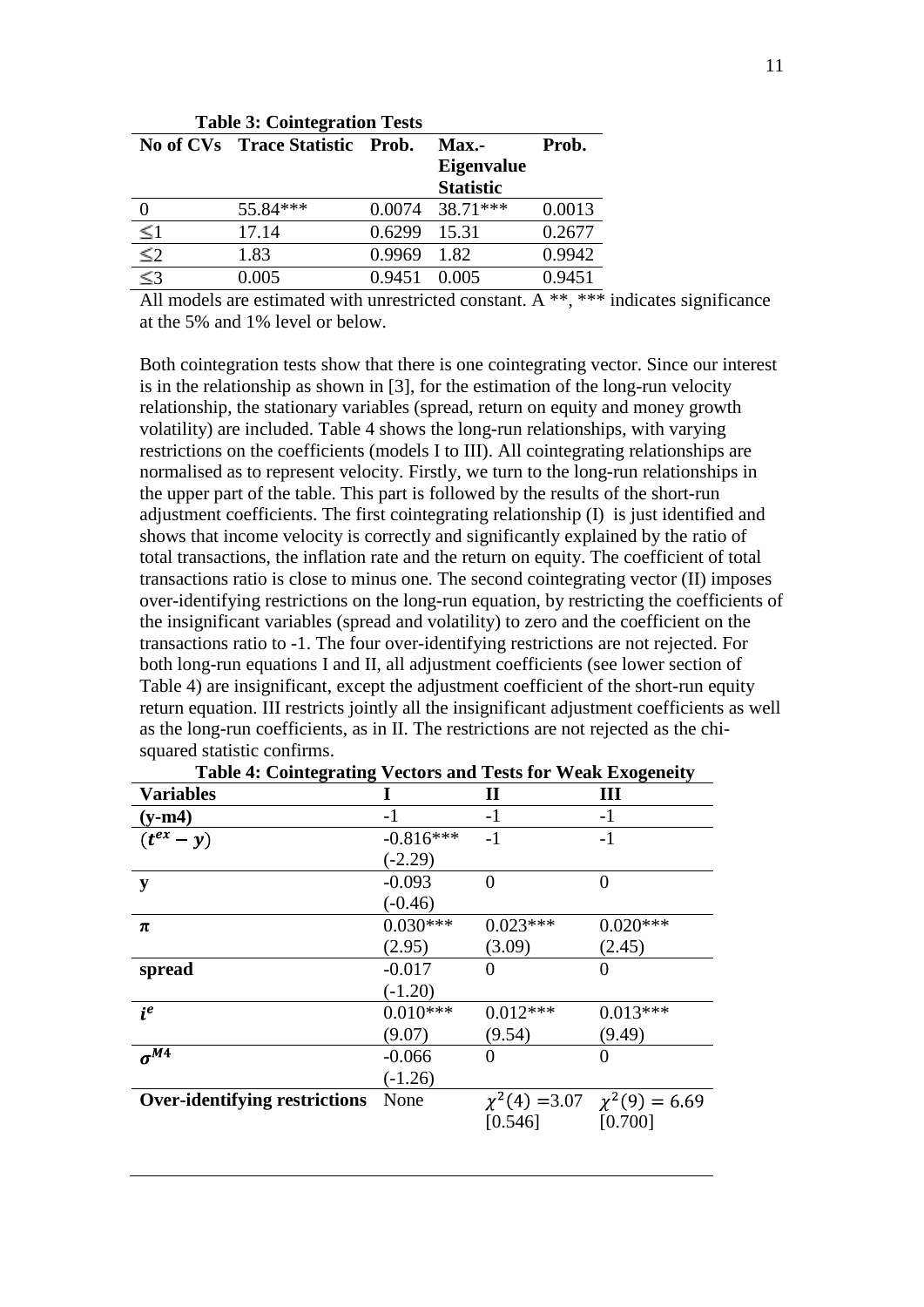|                      |              | <b>Adjustment Coefficients</b> |             |
|----------------------|--------------|--------------------------------|-------------|
| $d(y-m4)$            | 0.001        | 0.002                          | 0.003       |
|                      | (0.26)       | (0.54)                         | (0.90)      |
| $d(t^{ex}-y)$        | 0.011        | 0.009                          | 0.000       |
|                      | (1.46)       | (1.41)                         |             |
| dy                   | $-0.001$     | 0.001                          | 0.000       |
|                      | $(-0.37)$    | (0.62)                         |             |
| $d \pi$              | $-1.810$     | $-1.409$                       | 0.000       |
|                      | $(-1.55)$    | $(-1.45)$                      |             |
| dspread              | 0.275        | 0.130                          | 0.000       |
|                      | (0.80)       | (0.45)                         |             |
| $di^e$               | $-108.08***$ | $-91.11***$                    | $-87.64***$ |
|                      | $(-9.20)$    | $(-9.39)$                      | $(-9.47)$   |
| $d\sigma^{\bar{M4}}$ | 0.214        | 0.085                          | 0.000       |
|                      | (1.33)       | (0.63)                         |             |

t-statistics are below the estimated coefficients. \*\*\* indicates significance at the 1% level or below.

The results of III suggest that real broad money grows by the same amount as real GDP (note the zero coefficient on y). Also, there is no support for the Baumol-Tobin hypothesis. A positive coefficient of income would have indicated that balances held for transactions purposes are temporarily invested in securities which are converted into money when required. Thus, the demand for money would fall and velocity rise. It is not surprising that there is not such an effect in the estimations here, since the dependent variable is the income velocity of broad money. There may very well be temporary shifts from transactions deposits to sight and savings deposits. This re-balancing of the portfolio cannot be observed for M4 velocity and thus may explain the insignificant coefficient on income. Additionally, the finding that income and money grow proportionally by the same amount has been empirically supported by a vast amount of the literature on money demand estimations.<sup>[4](#page-11-0)</sup> Furthermore, III shows that (real) broad money rises proportionally with (real) non-GDP transactions, thus reducing velocity proportionally with the rise in non-GDP transactions. III can thus be re-written as a broad money demand relationship, where M4 grows at the same rate as total transactions (GDP and non-GDP transactions). The implication is that money demand estimations, which exclude wealth effects, are mis-specified.<sup>[5](#page-11-1)</sup> This is also supported by Boone and van den Nord (2008), who find significant wealth effects for the euro area.<sup>[6](#page-11-2)</sup> Also, both opportunity cost measures, inflation  $(\pi)$  and the return on equity  $(i^e)$  increase income velocity, as expected. Monetary volatility is not significant and thus there is no support for Benjamin Friedman's (1984) hypothesis that monetary volatility increases uncertainty, increasing the demand for money and thus reducing income velocity.

Turning to the lower section of Table 4, ideally, the adjustment coefficient for the short-run velocity equation would have been negative and significant and the remaining adjustment coefficients were insignificant. Even though the coefficient of the speed of adjustment for the short-run velocity equation is not significant, this does not imply that the long-run equation does not represent a velocity equation. There may be a velocity relation in a conditional error correction model (Wolters et al,

<span id="page-11-0"></span> $^{4}$  Recent references are Dreger and Wolters (2009) and Andrés et al (2009).<br><sup>5</sup> They typically depict a coefficient of greater than one wrt the income variable.

<span id="page-11-2"></span><span id="page-11-1"></span><sup>&</sup>lt;sup>6</sup> See also Dreger and Wolters (2009), and many more.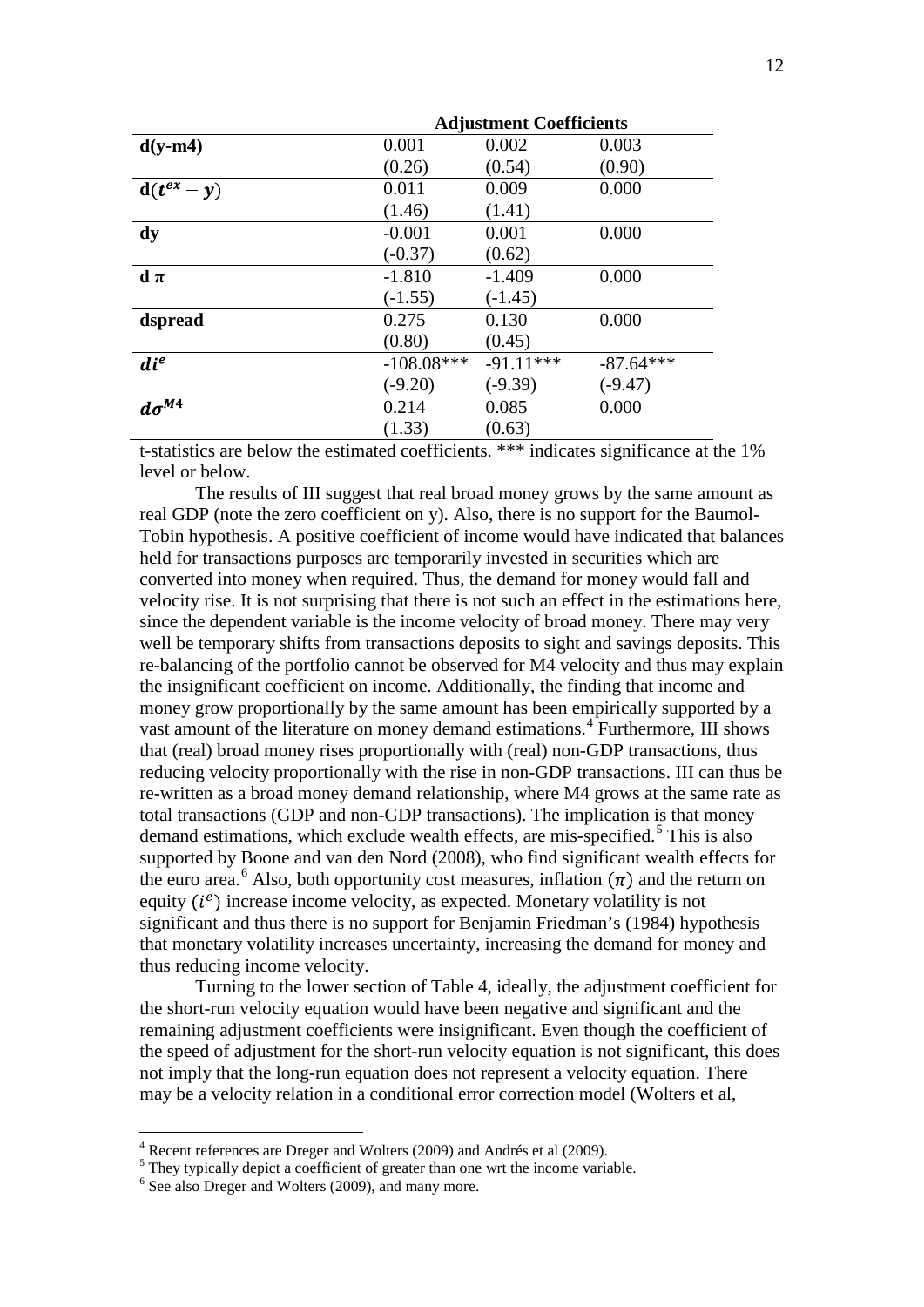1998). Since Inder (1993) shows that even in the presence of endogenous variables, estimates are precise and the t-statistics are valid, we continue with estimating a single equation error correction model for income velocity, where the only endogenous explanatory variable may be the return on equity.<sup>[7](#page-12-0)</sup>

Initially, the contemporaneous first differences of the non-stationary variables and the first three lags of the variables and the residuals of the cointegrating vector (III) are included to estimate the error correction model for income velocity. Additionally, the stationary variables *spread*, *return on equity* and *volatility* were included. Insignificant variables were excluded and the result of the structural error correction equation is:

$$
d(y - m4)_t = -0.004 - 0.035e cm_{t-1} + 0.001\Delta\pi_t - 0.01i^e_{t-1}
$$
  
\n(0.027) (0.000) (0.000) (0.021)  
\n+0.783d(y - p)<sub>t</sub> + 0.339d(y - m4)<sub>t-1</sub>+u<sub>t</sub>  
\n(0.000) (0.000)

 $R^2 = 0.33$  SE = 0.012 LM(1) = 1.24 (0.265) ARCH(1) = 0.56 (0.453)

The values below the coefficients and those following the diagnostic tests are significance levels. As expected in a stable system, the error correction term is negative and significant, albeit, it is very small, indicating a high degree of inertia. Also, in the short-run, there is no effect of volatility on velocity. This is in contrast to Leão, who finds a significant short-run effect.

A systematic comparison of our results against Leão's makes little sense since he was estimating a narrow money velocity in which the composition of aggregate demand played a role, while we have focused on M4 velocity where the weight attaching to durable expenditures is not going to be relevant. However, it is of some interest that both sets of results indicate a similar role for non-GDP transactions. The M3/M1 term in Leão was significant and positively signed (recall that a *rise* in M3/M1 indicates a *decrease* in non-GDP transactions).<sup>[8](#page-12-1)</sup> A decrease in non-GDP transactions in our model also leads to a rise in velocity. Moreover, in Leão's preferred cointegrating equation (2.6 p. 125 and p. 128) the income variable is also restricted to proportionality with the demand for transactions balances, a restriction which was also found valid in the estimation for the UK. In line with Leão's results, we find no support for Friedman's idea that the volatility in money's growth rate exercises a positive influence on the (cointegrating) demand for money (a negative effect on velocity). Leão finds this term important in the error correction model, while for the UK, there is no such evidence.

#### **6. Conclusion**

In this paper an income velocity equation for broad money is estimated for the UK. The specification of the relationship incorporates the selection of explanatory variables as suggested by Leão for income velocity of narrow money in the US, with the important omission of the weight variable, which has no place in the estimation of broad money velocity. The importance of non-GDP transactions was recognised and measured with a proxy by Leão. This paper benefits from including an explicit non-

<span id="page-12-0"></span> $<sup>7</sup>$  The equation can be estimated by instrumental variables should return on equity enter</sup> contemporaneously.

<span id="page-12-1"></span><sup>&</sup>lt;sup>8</sup> Unfortunately, the importance of the variables in the long-run relationship is difficult to judge since no tests of significance could be reported.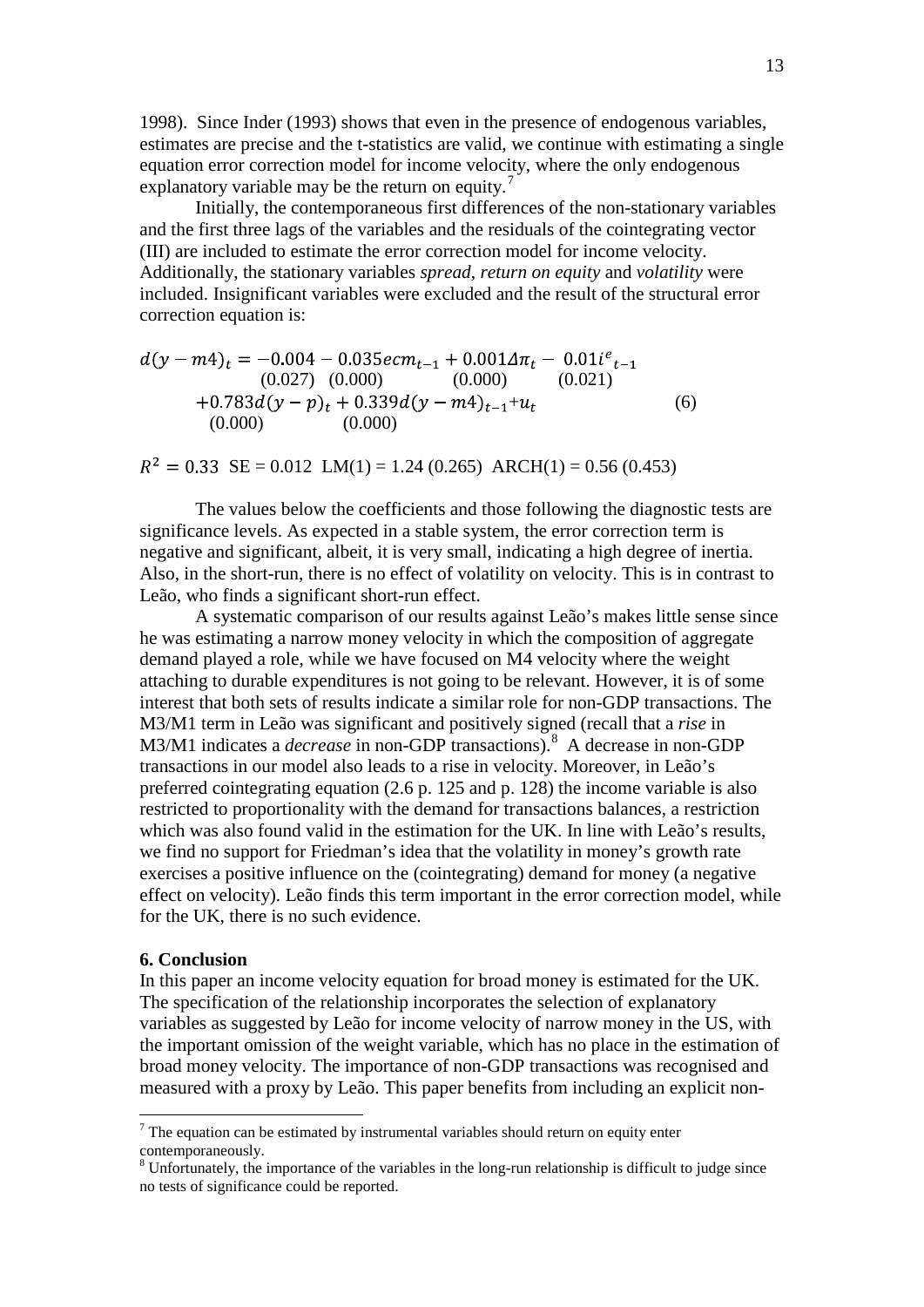GDP transactions variable and the results show a significant reverse relationship between income velocity and non-income transactions. Furthermore income velocity falls at the same rate as non-income transactions increase. This implies that the income velocity equation can be re-written as a broad money demand equation showing that M4 grows at the same rate as total transactions. It follows that money demand equations that ignore wealth effects in the UK are mis-specified.

## **Data Appendix**

|                 | Quarterly and seasonally adjusted data from $1975Q1 - 2008Q4$                             |
|-----------------|-------------------------------------------------------------------------------------------|
| Tex:            | total transactions exclusive CHAPS (s/a, Censor 12)                                       |
| TT:             | total transactions $(s/a, Censor 12)$                                                     |
| $\pi$ :         | annualized inflation in %; $4 \times (\ln def_t - \ln def_{t-1}) \times 100$              |
| def:            | GDP deflator; datastream                                                                  |
| $Y^r$ :         | real GDP $(s/a)$ ; ONS                                                                    |
| Y:              | nominal GDP (s/a); ONS: YBHA                                                              |
| $M4$ :          | s/a, BoE: LPQAUYN in £m                                                                   |
| $\sigma^{M4}$ : | moving average of standard deviation of M4 growth over 4 quarters (in                     |
|                 | percent)                                                                                  |
| $i^s$ :         | BoE: 3-months Treasury Bill rate (%), IUQAAJNB                                            |
| $i^l$ :         | BoE: long rate $(\%)$                                                                     |
| $i^e$ :         | ONS: HSEL % change in FTSE all share; annualized                                          |
|                 | All notes are super-lined and larger associations denote result besitz la sociations. The |

All rates are annualized and lower case letters denote variables in logarithms. The exception are interest rates and volatility, which are in levels. All data are seasonally adjusted. Note that we only calculated capital appreciation in the equity return. The time series that we could obtain including dividend yield, too, was too short.

# **Graphs of the variables used in the analysis**

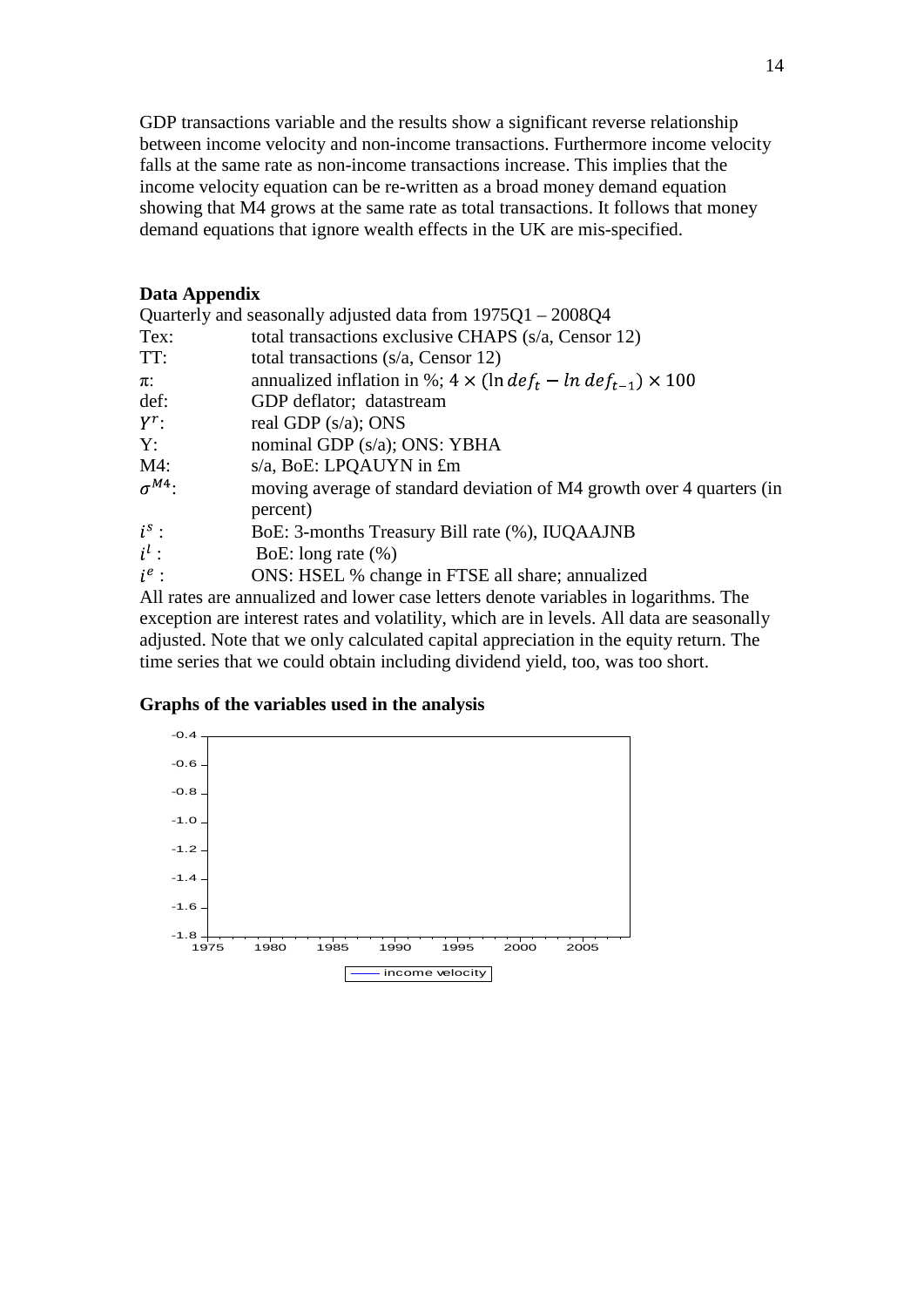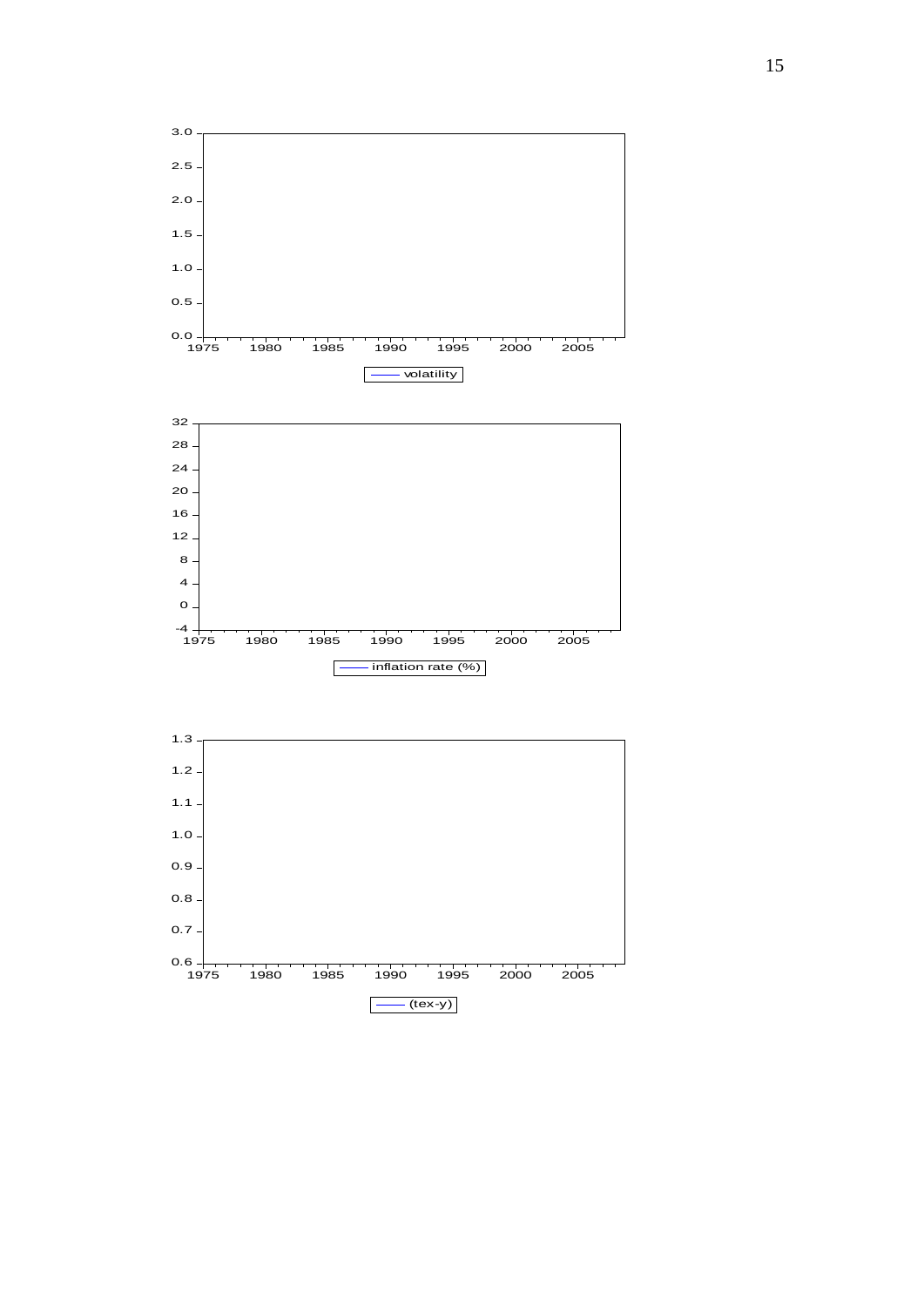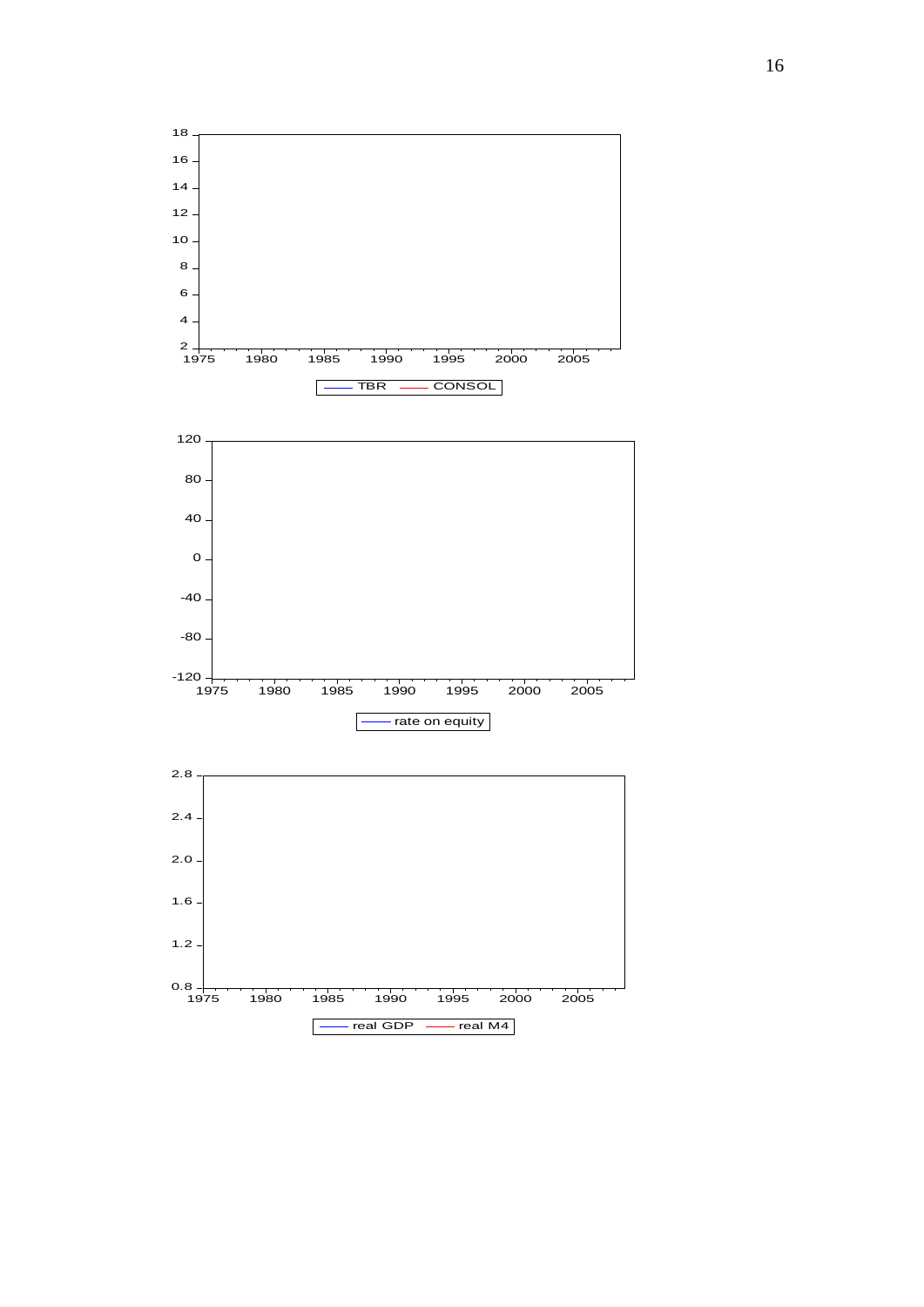

**First differences of the transactions ratio**



#### **References**

Anderson R G (1993) 'The Effect of Mortgage Refinancing on Money Demand and the Monetary Aggregates', *Federal Reserve Bank of St Louis*, 75 (4), 49-63.

Andres J, Lopez-Salido J and Nelson E 'Money and the natural rate of interest: structural estimates for the US and the euro area', Journal of Economic Dynamics and Control, 33 (3), 2009, 758-76.

Bodin J (1568) *Response to the Paradoxes of Malestroit* (Paris: Martin le Jeune). Reprinted 1997 (London: Thoemmes Press) trans. and edited by H Tudor and R W Dyson.

Bain K and Howells P G A `The income and transactions velocities of money', Review of Social Economy, XLIX (3), Autumn 1991, 383-95

Caporale G M and Howells P G A 'Money, Credit and Spending: Drawing Causal Inferences', *Scottish Journal of Political Economy*, 48 (5), 2001.

Carstensen K, J Hagen, O Hossfeld and A S Neaves (2009) 'Money demand stability and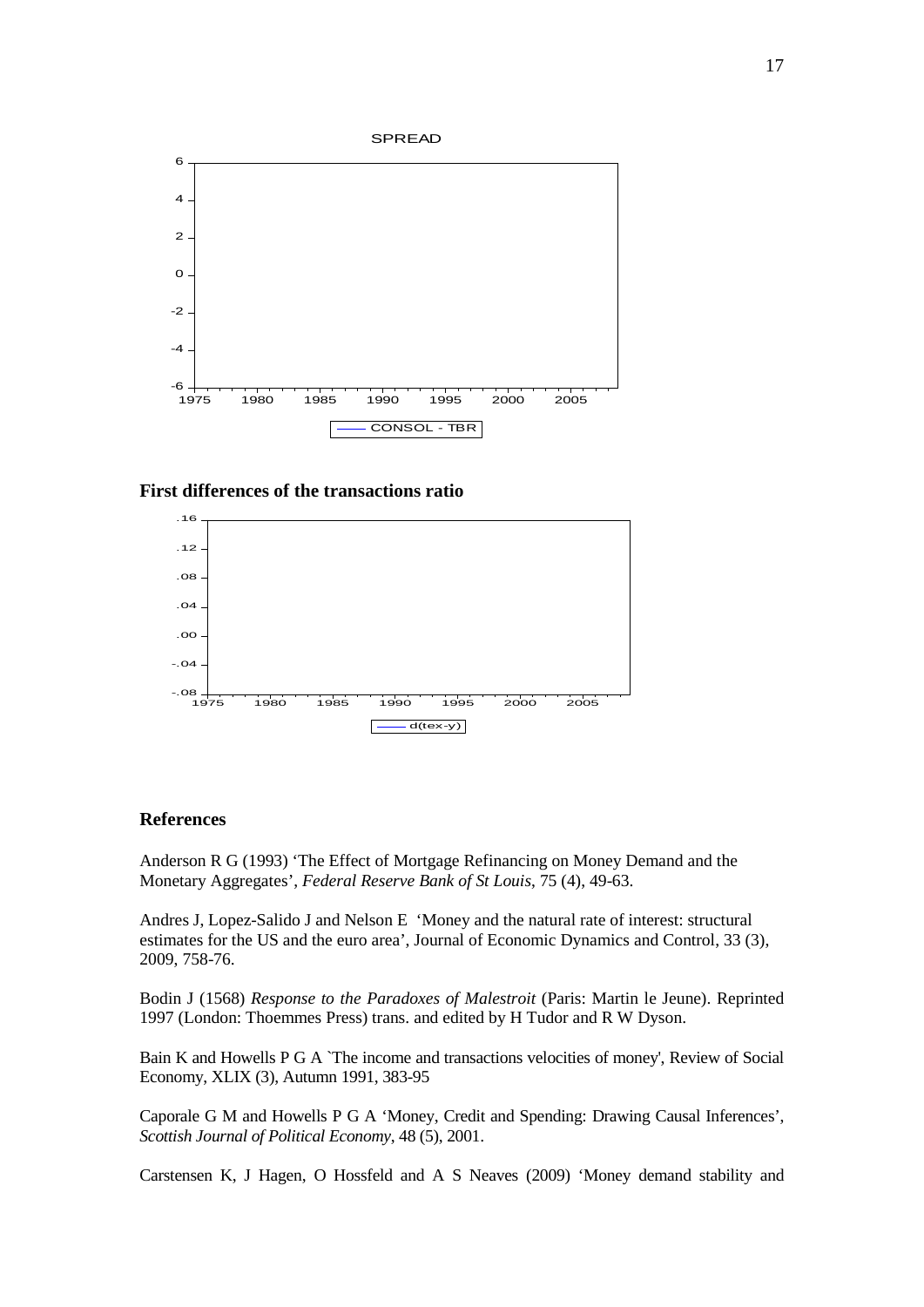inflation prediction in the four largest EMU countries', *Scottish Journal of Political Economy',*  56, 1, 73-93*.*

Coenen, G and J-L Vega (1999) 'The demand for M3 in the euro area', *European Central Bank wp no 6*.

Dreger C and Wolters J 'Money velocity and asset prices in the euro area', *Empirica*, 36, 2009, 51-63

Friedman B (1984) 'Lessons from the 1979-82 monetary policy experiment', *American Economic Review*, May, 382-7

Goodfriend M S (1985) *Reinterpreting money demand regressions*, Carnegie-Rochester Conference Series on Public Policy, 22, 207-242.

Howells P G A and Biefang-Frisancho Mariscal I (1992) `The recent behaviour of income and transactions velocities in the UK', *Journal of Post Keynesian Economics*, 14 (3), Spring 1992, 367-388.

Howells P G A and Hussein K A (1997) `The Demand for Money in the UK: Transactions as the Scale Variable', *Economics Letters*, 55, 371-77

Howells P G A and Hussein K A (1998) `The endogeneity of money: causality evidence from the G7', Scottish Journal of Political Economy, 45 (3), 329-40.

Howells P G A and Hussein K A (1999) 'The demand for loans and "the state of trade"', *Journal of Post Keynesian Economics*, 21 (3), 441-454.

D Hume (1753) 'Of Money' in Essays and Treatises on Several Subjects, 4 volumes, (London: A. Millar; Edinburgh: A. Kincaid and A. Donaldson).

Inder, B (1993) 'Estimating long-run relationships in economics: A comparison of different approaches', *Journal of Econometrics*, 57, 53-68.

Johansen, S (1992) 'Cointegration in partial systems and the efficiency of single equation analysis', *Journal of Econometrics*, 52, 389-402.

Leão P, 2005, 'Why Does the Velocity of Money Move Pro-cyclically?', *International Review of Applied Economics* 19 (1), 119-35

C Lieberman (1977) 'The transactions demand for money and technological change', *Review of Economics and Statistics,* 59, 307-317.

J Locke (1692) 'Some Considerations of the Consequences of the Lowering of Interest and the Raising the Value of Money', in a letter to a Member of Parliament (London, A. & J. Churchill, 1692).

Lütkepohl, H and J Wolters (2003) 'Transmission of German monetary policy in the pre-euro period', *Macroeconomic Dynamics*, 7, 711-733.

T I Palley (1995) 'The Demand for Money and non-GDP Transactions' *Economic Letters,* 48, 145-54

Paulsen, J (1984) 'Order determination of multivariate autoregressive time series with unit roots', *Journal of Time Series Analysis*, 5, 115-127.